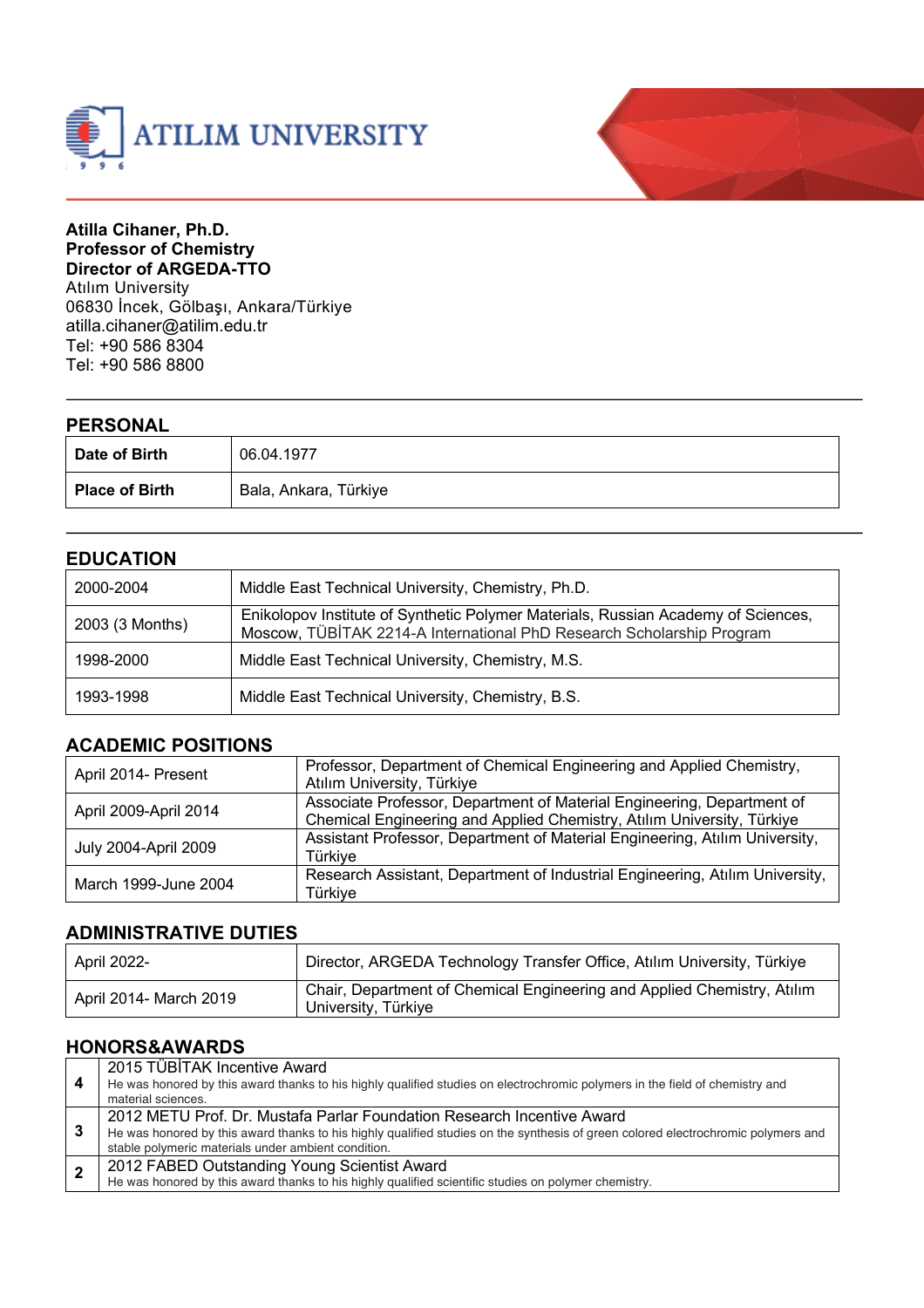**1** 2010 Turkish Academy of Sciences Outstanding Young Scientists Award (TÜBA-GEBİP)<br>He was honored by this award thanks to his highly qualified scientific studies on polymer chemistry.

### **OTHER ACHIEVEMENTS**

| 6              | Atilla Cihaner ranked among top 2% of world's most influential scientists in 2021.<br>The "World's Most Influential Scientists" list, published in the Elsevier database by Stanford University on October 19, 2021, and<br>included in the top 2% according to the 2020 citation year, was formed under two categories as "career-long impact" and "annual<br>impact (year 2020 studies)". |
|----------------|---------------------------------------------------------------------------------------------------------------------------------------------------------------------------------------------------------------------------------------------------------------------------------------------------------------------------------------------------------------------------------------------|
| 5              | Atilla Cihaner has made the "Top 100 Turkish Scientists Leading Science" list in 2021, published by<br>Turkishtime under Prof. Dr. Adil Denizli.                                                                                                                                                                                                                                            |
| $\overline{4}$ | Atilla Cihaner, Young Investigator Workshop Nominee, The EuCheMS Division of Organic<br>Chemistry, 2014, in Larnaca.                                                                                                                                                                                                                                                                        |
| 3              | METU Graduate School of Natural and Applied Science Thesis Award, 2012:<br>Color Engineering of pi-Conjugated Donor-Acceptor-Donor Systems: The Role of Donor and Acceptor<br>Units on the Neutral State Color: PhD Thesis Co-Supervisor of Merve <i>Icli-</i> 2011-2012 Academic Year<br><b>METU Best Thesis Award Winner</b>                                                              |
| $\mathbf{2}$   | METU Prof. Dr. Mustafa Parlar Foundation Thesis Award, 2011:<br>Polyselenophenes, M.S. Thesis Co-Supervisor of Samed Atak - 2010-2011 Academic Year METU Best<br>Thesis Award Winner.                                                                                                                                                                                                       |
|                | METU Prof. Dr. Mustafa Parlar Foundation Thesis Award, 2009:<br>A Glow in the Dark: Synthesis and Electropolymerization of Chemiluminescent Thiophene Derivatives,<br>M.S. Thesis Co-Supervisor of Demet Asil - 2008-2009 Academic Year METU Best Thesis Award<br>Winner.                                                                                                                   |

#### **RESEARCH INTERESTS**

|   | <b>Conjugated Monomers and Polymers</b>       |
|---|-----------------------------------------------|
|   | <b>Sulfur Based Polymers</b>                  |
| 3 | <b>Electrochromic Polymers and Devices</b>    |
|   | <b>Chemiluminescent Monomers and Polymers</b> |

## **PROFESSIONAL SERVICE**

**1** Journal of Applied Chemistry, Editorial Board, 2013-2018

#### **CITATIONS**

| Citations (ISI Web of Science): | 1811 |
|---------------------------------|------|
| H-index (ISI Web of Science):   | 24   |
| Citations (Google Scholar)      | 2266 |
| H-index (Google Scholar):<br>28 |      |

#### **PUBLICATIONS**

|    | Magdalena M. Tonta, Zeynep M. Sahin, Atilla Cihaner, Faruk Yilmaz, Aysegul Gurek,<br>93 Synthesis of Polyacrylamide-Based Redox Active Cryogel Using Click Chemistry and<br>Investigation of Its Electrochemical Properties, ChemistrySelect, 6, 45, 12644-12651, 2021. |
|----|-------------------------------------------------------------------------------------------------------------------------------------------------------------------------------------------------------------------------------------------------------------------------|
| 92 | Deniz Cakal, Atilla Cihaner, Ahmet M. Onal, Synthesis and electropolymerization of donor-<br>acceptor-donor type monomers based on azobenzene-substituted thieno[3,4-c]pyrrole-4,6-<br>dione acceptors, Electrochimica Acta, 398, 139325, 2021.                         |
| 91 | Deniz Cakal, Atilla Cihaner, Ahmet M. Onal, Polyhedral oligomeric silsesquioxanes appended<br>conjugated soluble polymers based on thieno[3,4-c]pyrrole-4,6,dione acceptor unit,<br>Electrochimica Acta, 377, 138064, 2021.                                             |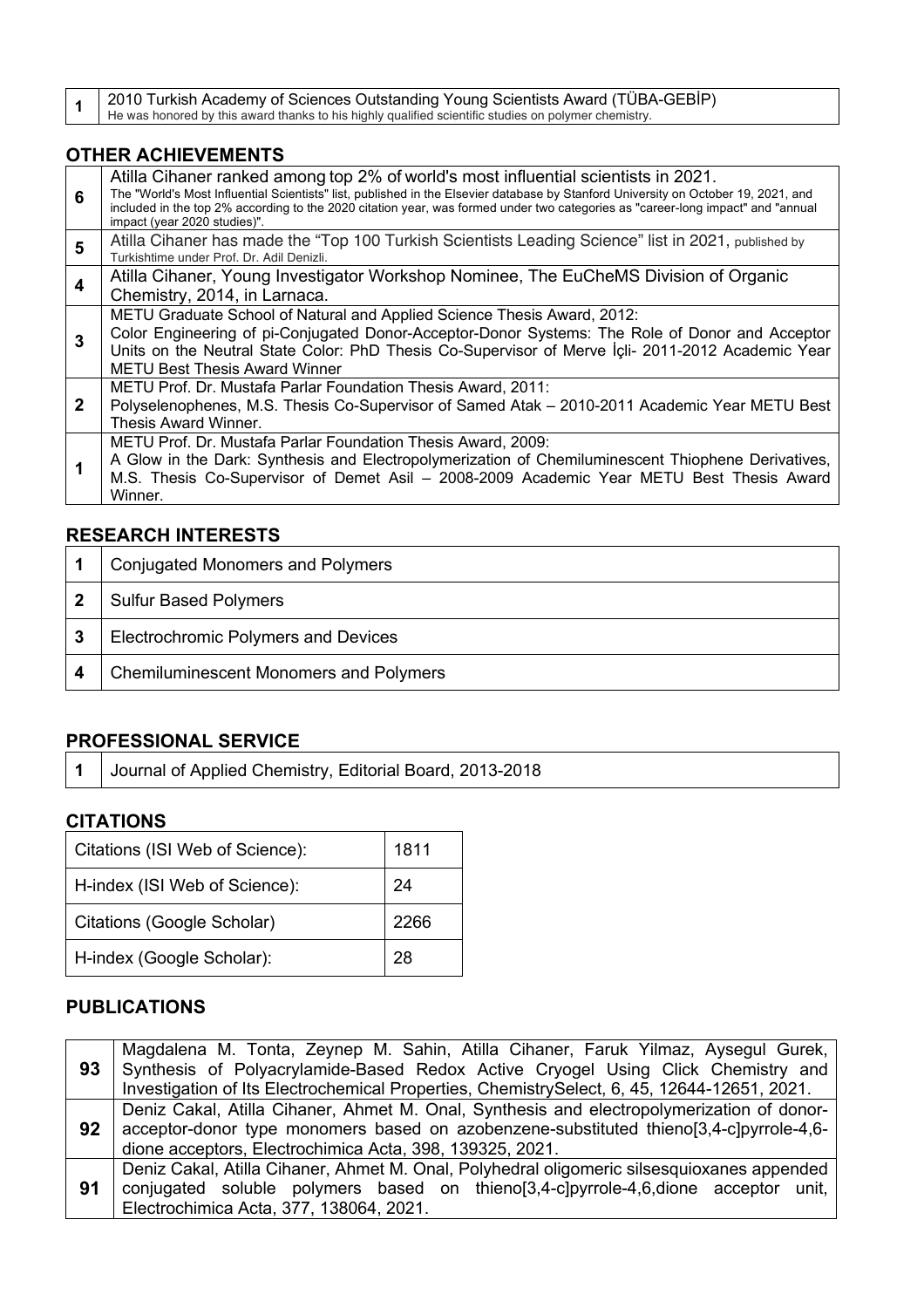| 90 | Deniz Cakal, Akin Akdag, Atilla Cihaner, Ahmet M. Onal, Effect of the donor units on the<br>properties of fluorinated acceptor based systems, Dyes and Pigments, 185, 108955, 2021.                                                                                                                                            |
|----|--------------------------------------------------------------------------------------------------------------------------------------------------------------------------------------------------------------------------------------------------------------------------------------------------------------------------------|
| 89 | Salih Ertan, Murat Kaya, Atilla Cihaner, Polyhedral oligomeric silsesquioxane cage integrated<br>soluble and fluorescent poly(3,4-propylenedioxythiophene) dye, Polymer, 212, 123127, 2021.                                                                                                                                    |
| 88 | Deniz Cakal, Yunus Emre Ercan, Ahmet M. Onal, Atilla Cihaner, Effect of fluorine substituted<br>benzothiadiazole on electro-optical properties of donor-acceptor-donor type monomers and<br>their polymers, Dyes and Pigments, 182, 108622, 2020.                                                                              |
| 87 | Esra Tutuncu, Bengisu Varlik, Busra Kesimal, Atilla Cihaner, Merve Icli Ozkut, An<br>electrochromic polymer based on cyclopenta[2,1-b;3,4-b ']dithiophene: Effect of a single atom<br>alteration on the electrochemical and opticdal properties of the polymer backbone, Synthetic<br>Metals, 265, 116370, 2020.               |
| 86 | Deniz Cakal, Atilla Cihaner, Ahmet M. Onal, Synthesis and electropolymerization of<br>thieno[3,4-c]pyrrole-4,6-dione based donor-acceptor-donor type monomers, Journal of<br>Electroanalytical Chemistry, 862, 114000, 2020.                                                                                                   |
| 85 | Esra Tutuncu, Atilla Cihaner, Merve Icli Ozkut, Synthesis and electropolymerization of a<br>donor-acceptor-donor trimeric monomer containing 3,4-Propylenedioxythiophene<br>and<br>dithienosilole units, European Polymer Journal, 118, 239-243, 2019                                                                          |
| 84 | Hasan Berk, Burcu Balci, Salih Ertan, Murat Kaya, Atilla Cihaner, Functionalized polysulfide<br>copolymers with 4-vinylpyridine via inverse vulcanization, Materials Today Communications,<br>19, 336-341, 2019.                                                                                                               |
| 83 | Raisan Khadim, Ceren Uzun, Atilla Cihaner, Murat Kaya, Silver Nanoparticles Added<br>Polymer Film Prepared by Electrochemical Route for Surface Enhanced Raman Scattering<br>Applications, Journal of the Electrochemical Society, 166 (4), B243-B248, 2019.                                                                   |
| 82 | Deniz Çakal, Salih Ertan, Atilla Cihaner, Ahmet M. Önal, Electrochemical and optical<br>properties of substituted phthalimide based monomers and electrochemical polymerization of<br>3,4-ethylenedioxythiophene-polyhedral oligomeric, Dyes and Pigments, 161, 411-418, 2019.                                                 |
| 81 | Esra Tutuncu, Merve Icli Ozkut, Burcu Balci, Hasan Berk, Atilla Cihaner, Electrochemical and<br>of<br>multielectrochromic<br>optical<br>characterization<br>a<br>copolymer<br>based<br>on<br>$3,4-$<br>ethylenedioxythiophene and functionalized dithienylpyrrole derivative, European Polymer<br>Journal, 110, 233-239, 2019. |
| 80 | Deniz Çakal, Salih Ertan, Atilla Cihaner, Ahmet M. Önal, Synthesis and electrochemical<br>polymerization of DAD type monomers with thieno [3,4-c] pyrrole-4, 6-dione acceptor unit,<br>Dyes and Pigments, 158, 175-182, 2018.                                                                                                  |
| 79 | Solution<br>Designing<br>a<br>Poly(3,4-<br>Salih<br>Atilla<br>Cihaner,<br>Processable<br>Ertan,<br>ethylenedioxyselenophene) Analogue, Macromolecules, 51(21), 8698-8704, 2018.                                                                                                                                                |
| 78 | Deniz Çakal, Atilla Cihaner, Ahmet M. Önal, Electrochemical and optical properties of<br>dicyclohexylmethyl substituted poly(3,4-propylenedioxythiophene) analogue, Journal of<br>Applied Polymer Science, 135(18), 46214, 2018.                                                                                               |
| 77 | Salih Ertan, Atilla Cihaner, Improvement of optical properties and redox stability of poly(3,4-<br>ethylenedioxythiophene), Dyes and Pigments, 149, 437-443, 2018.                                                                                                                                                             |
| 76 | Salih Ertan, Cevdet Kaynak, Atilla Cihaner, A platform to synthesize a soluble<br>poly(3,4-ethylenedioxythiophene) analogue, Journal of Polymer Science Part A: Polymer<br>Chemistry, 55(23), 3935-3941, 2017.                                                                                                                 |
| 75 | Gurcan Gokce, Baris Karabay, Atilla Cihaner, Merve Icli Ozkut, [1,2,5] thiadiazolo [3,4-g]<br>quinoxaline acceptor-based donor-acceptor-donor-type polymers: Effect of strength and size<br>of donors on the band gap, Journal of Polymer Science Part A: Polymer Chemistry, 55(20),<br>3483-3493, 2017.                       |
| 74 | Muhammed Abdulrazzaq, Merve Icli Ozkut, Gurcan Gokce, Salih Ertan, Esra Tutuncu, Atilla<br>Cihaner, A Low Band Gap Polymer Based on Selenophene and Benzobis (thiadiazole),<br>Electrochimica Acta, 249, 189-197, 2017.                                                                                                        |
| 73 | Melek Pamuk Algi, Zahide Oztas, Seha Tirkeş, Atilla Cihaner, Fatih Algi, Atomistic<br>Engineering of Chemiluminogens: Synthesis, Properties and Polymerization of 2,3-Dihydro-<br>Pyrrolo [3,4-d] Pyridazine-1,4-Dione Scaffolds, Journal of Fluorescence, 27(2), 509-519,<br>2017.                                            |
| 72 | Gurcan Gokce, Baris Karabay, Atilla Cihaner, Merve Icli Ozkut, From narrow to narrower: a<br>very low band gap [1, 2, 5] thiadiazolo [3, 4-g] quinoxaline-based donor-acceptor-donor type                                                                                                                                      |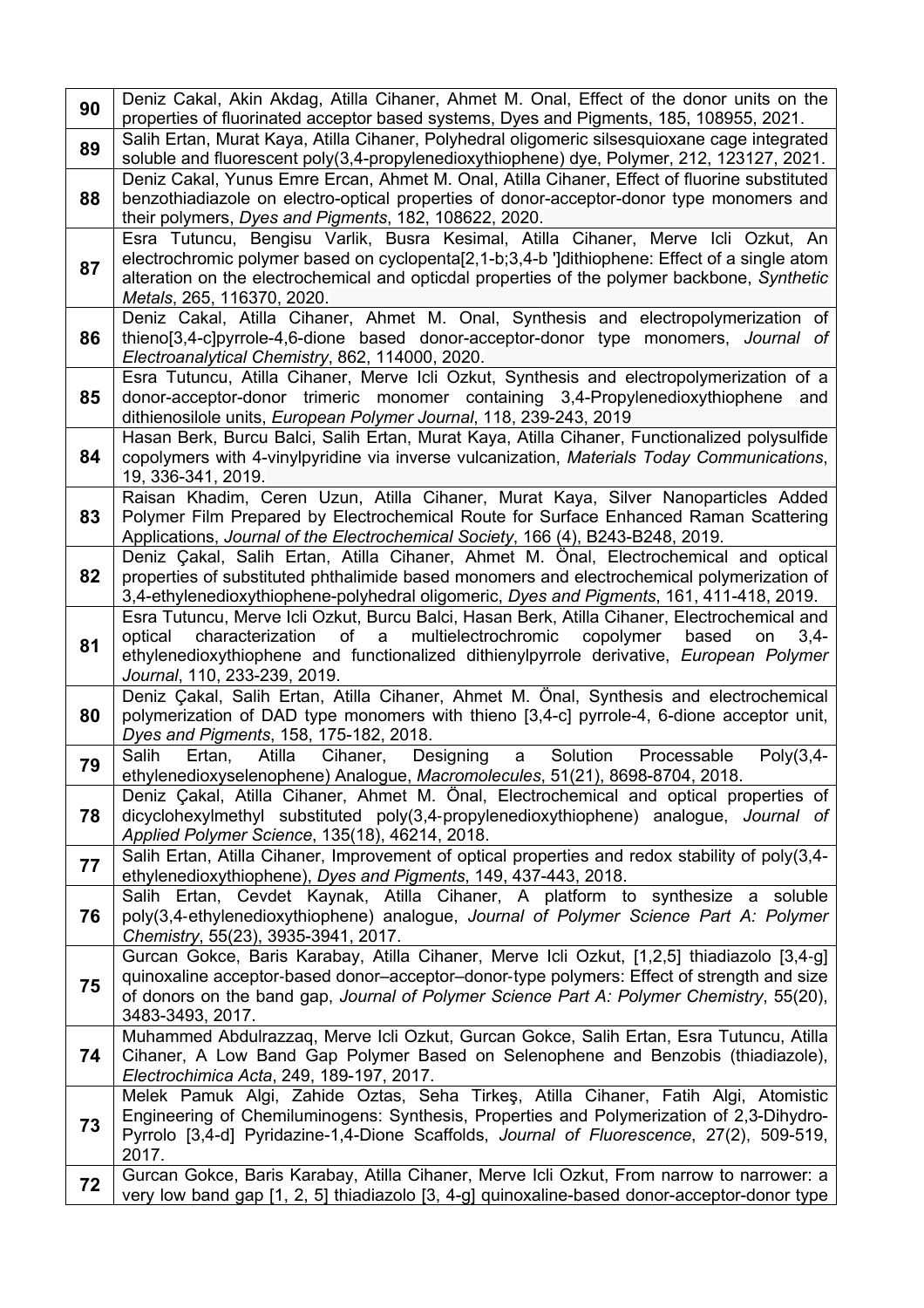|    | electrochromic polymer, Journal of The Electrochemical Society, 164(4), G50-G53, 2017.                                                                                                                                                                                 |
|----|------------------------------------------------------------------------------------------------------------------------------------------------------------------------------------------------------------------------------------------------------------------------|
| 71 | Lutfiye Canan Karabay, Baris Karabay, Merve S. Karakoy, Atilla Cihaner, Effect of furan,<br>thiophene and selenophene donor groups on benzoselenadiazole based donor-acceptor-<br>donor systems, Journal of Electroanalytical Chemistry, 780, 84-89, 2016.             |
| 70 | Mohammed K Salman, Baris Karabay, Lutfiye Canan Karabay, Atilla Cihaner, Elemental<br>sulfur-based polymeric materials: Synthesis and characterization, Journal of Applied Polymer<br>Science, 133(28), 43655, 2016.                                                   |
| 69 | Saad Al-Ogaidi, Baris Karabay, Lutfiye Canan Karabay, Atilla Cihaner, Effect of ring size on<br>benzimidazole unit on electro-optical properties of donor-acceptor-donor type monomers<br>and their polymers, Journal of Electroanalytical Chemistry, 768, 1-10, 2016. |
| 68 | Emine Gul Cansu-Ergun, Atilla Cihaner, New EDOT containing polymers: Effect of ring size<br>on the benzimidazole acceptor, Electrochimica Acta, 188, 165-174, 2016.                                                                                                    |
| 67 | Canan Karabay, Muhammed Al-Jumaili, Atilla Cihaner,<br>Lutfiye<br>Synthesis<br>and<br>Characterization of New Dithienosilole Based Copolymers, ECS Journal of Solid State<br>Science and Technology, 5(7), Q213-Q218, 2016.                                            |
| 66 | Emine Gul Cansu-Ergun, Atilla Cihaner, Propylenedioxy and benzimidazole based<br>electrochromic polymers, Journal of The Electrochemical Society, 163(5), G53-G60, 2016.                                                                                               |
| 65 | Baris Karabay, Lutfiye Canan Pekel, Atilla Cihaner, A Pure Blue to Highly Transmissive<br>Electrochromic Polymer Based on Poly(3,4-propylenedioxyselenophene) with a High Optical<br>Contrast Ratio, Macromolecules, 48, 1352-1357, 2015.                              |
| 64 | Atilla Cihaner, Poly(3,4-alkylenedioxyselenophenes): Past, Present and Future, Synlett, 26,<br>449-460, 2015.                                                                                                                                                          |
| 63 | Melek Pamuk Algi, Atilla Cihaner, Fatih Algi, Synthesis, properties and electrochemistry of a<br>photochromic compound based on dithienylethene and ProDOT, Turkish Journal of<br>Chemistry, 39, 139-148, 2015.                                                        |
| 62 | Lutfiye Canan Pekel, Baris Karabay, Atilla Cihaner, New electrochromic copolymers based<br>spirobipropylenedioxythiophene<br>3,4-ethylenedioxythiophene,<br>and<br>of<br>Journal<br>on<br>Electroanalytical Chemistry, 730, 23-33, 2014.                               |
| 61 | Melek Pamuk Algi, Atilla Cihaner, Fatih Algi, Design, synthesis, photochromism and<br>electrochemistry of a novel material with pendant photochromic units, Tetrahedron, 70, 5064-<br>5072, 2014.                                                                      |
| 60 | Cansu-Ergun, Atilla Cihaner, Electro-optical<br>Properties of Poly[di(2-<br>Emine<br>Gul<br>thiophenyl)carborane] and Its Opto-Electronic Application, Materials Chemistry and Physics,<br>143, 387-392, 2013.                                                         |
| 59 | Emine Gul Cansu-Ergun, Atilla Cihaner, A New Carborane Based Polymeric Electrochrome,<br>Journal of Electroanalytical Chemistry, 707, 78-84, 2013.                                                                                                                     |
| 58 | Melek Pamuk Algi, Seha Tirkes, Salih Ertan, Emine Gul Cansu-Ergun, Atilla Cihaner, Fatih<br>Algi, Design and synthesis of new 4,4'-difluoro-4-bora-3a,4a-diaza-s-indacene based<br>electrochromic polymers, Electrochimica Acta, 109, 766-774, 2013.                   |
| 57 | Merve Içli-Özkut, Halil Ipek, Baris Karabay, Atilla Cihaner, Ahmet M. Önal, Furan and<br>Benzochalcogenodiazole Based Multichromic Polymers via Donor-Acceptor Approach,<br>Polymer Chemistry, 4, 2457-2463, 2013.                                                     |
| 56 | Melek Pamuk Algi, Zahide Öztas, Seha Tirkes, Atilla Cihaner, Fatih Algi, A New<br>Electrochromic Copolymer Based on Dithienylpyrrole and EDOT, Organic Electronics, 14,<br>1094-1102, 2013.                                                                            |
| 55 | Seha Tirkes, Jetmire Mersini, Zahide Öztas, Melek Pamuk Algi, Fatih Algi, Atilla Cihaner, A<br>New Processable and Fluorescent Polydithienylpyrrole Electrochrome with Pyrene<br>Appendages, Electrochimica Acta, 90, 295-301, 2013.                                   |
| 54 | Arzu Günes, Atilla Cihaner, Ahmet M. Önal, Synthesis and Electro-optical Properties of New<br>Conjugated Hybrid Polymers Based on Furan and Fluorene Units, Electrochimica Acta, 89,<br>339-345, 2013.                                                                 |
| 53 | Olcay Mert, Ayhan S. Demir, Atilla Cihaner, Pyrrole Coupling Chemistry: Investigation of<br>Electroanalytic Spectroscopic and Thermal Properties of N-Substituted Poly(Bis-Pyrrole)<br>Films, RSC Advances, 3, 2035-2042, 2013.                                        |
| 52 | Üzeyir Doğan, Murat Kaya, Atilla Cihaner, Mürvet Volkan, Ag nanostructures on a poly(3,4-                                                                                                                                                                              |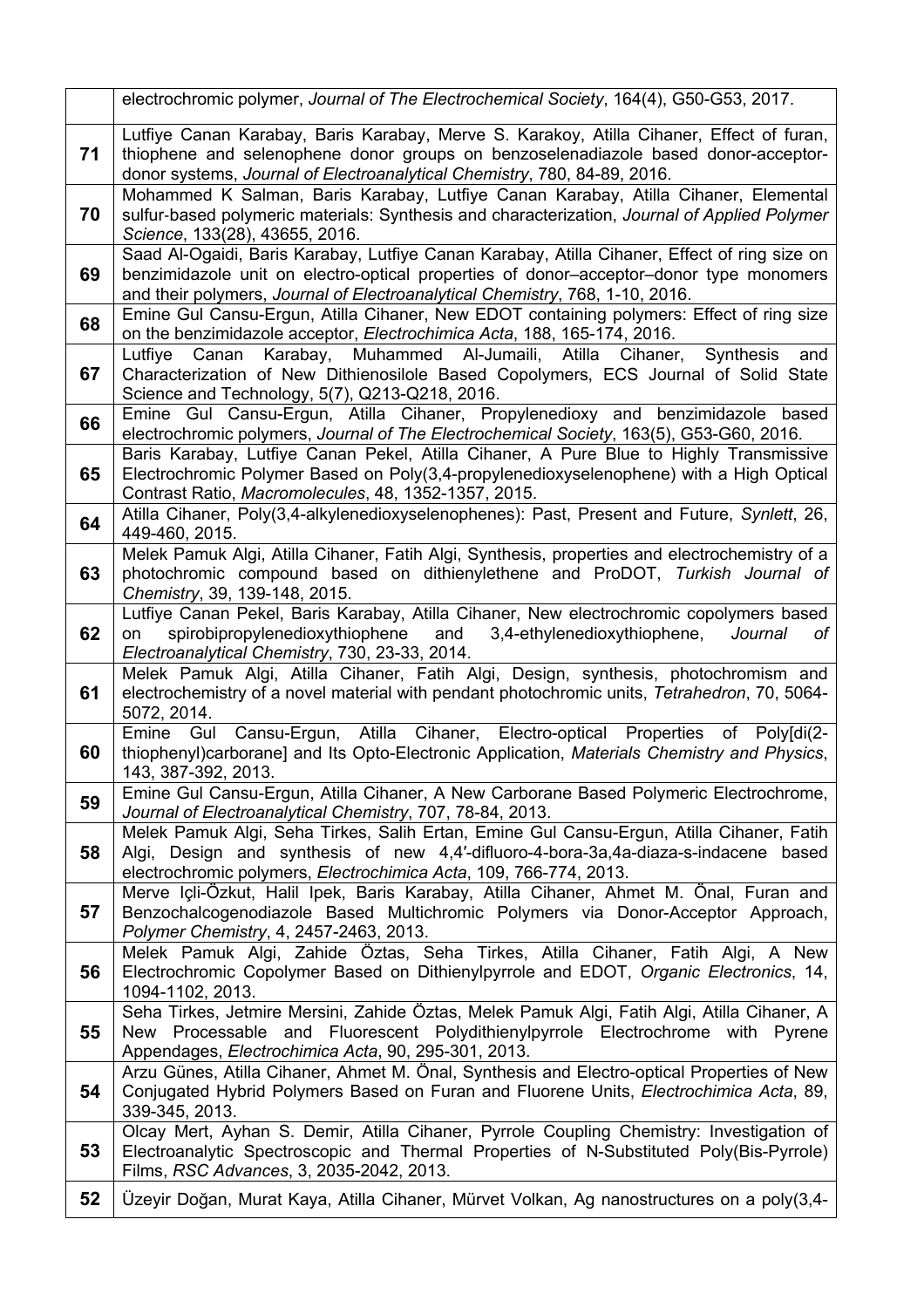|    | ethylenedioxythiophene) PEDOT film prepared with electrochemical route: a controllable<br>roughened SERS substrate with high repeatability and stability, Electrochimica Acta, 85, 220-<br>227, 2012.                                                                        |
|----|------------------------------------------------------------------------------------------------------------------------------------------------------------------------------------------------------------------------------------------------------------------------------|
| 51 | Fatih Algı, Atilla Cihaner, A Novel Terthienyl Based Polymer Electrochrome with Peripheral<br>BODIPY, Polymer, 53, 3469-3475, 2012.                                                                                                                                          |
| 50 | Cemal Albayrak, Atilla Cihaner, Ömer Dag "A New Highly Conductive Lithium Salt-Nonionic<br>Surfactant Lyotropic Liquid Crystalline Mesophase and Its Application", Chemistry-A<br>European Journal, 18, 14, 4190-4194, 2012.                                                 |
| 49 | Merve İçli-Özkut, Jetmire Mersini, Ahmet M. Önal, Atilla Cihaner, Substituent and Heteroatom<br>Effects on the Electrochromic Properties of Similar Systems, Journal of Polymer Science Part<br>A: Polymer Chemistry, 50, 4, 615-621, 2012.                                  |
| 48 | Merve İçli Özkut, Melek Pamuk Algi, Zahide Öztaş, Fatih Algi, Ahmet M. Önal, Atilla Cihaner,<br>Members of CMY Color Space: Cyan and Magenta Colored Polymers Based on Oxadiazole<br>Acceptor Unit, Macromolecules, 45,2,729-734, 2012.                                      |
| 47 | Özden Çelikbilek, Merve İçli-Özkut, Fatih Algı, Ahmet M. Önal, Atilla Cihaner, Donor-<br>Acceptor Polymer Electrochromes with Cyan Color: Effect of Alkyl Chain Length on Doping<br>Processes, Organic Electronics, 13,1,206-213, 2012.                                      |
| 46 | Samed Atak, Merve İçli-Özkut, Ahmet M. Önal, Atilla Cihaner, Soluble Alkyl Substituted<br>Poly(3,4-Propylenedioxyselenophene)s: A New Platform For Optoelectronic Materials,<br>Journal of Polymer Science Part A: Polymer Chemistry, 49,20,4398-4405, 2011.                 |
| 45 | Merve İçli-Özkut, Zahide Öztaş, Fatih Algi, Atilla Cihaner, A neutral state yellow to navy<br>polymer electrochrome with pyrene scaffold, Organic Electronics, 12,9,1505-1511, 2011.                                                                                         |
| 44 | Merve İçli Özkut, Samed Atak, Ahmet M. Önal, Atilla Cihaner, A Blue to Highly Transmissive<br>Soluble Electrochromic Based on Poly(3,4-propylenedioxyselenophene) with High Stability<br>and Coloration Efficiency, Journal of Materials Chemistry, 21, 14, 5268-5272, 2011. |
| 43 | Demet Asil, Atilla Cihaner, Fatih Algi, Ahmet M. Önal, A diverse-stimuli responsive<br>chemiluminescent probe with luminol scaffold, Electroanalysis, 22, 19, 2254-2260, 2010.                                                                                               |
| 42 | Merve İçli, Melek Pamuk, Fatih Algı, Ahmet M. Önal, Atilla Cihaner, Donor-Acceptor Polymer<br>Electrochromes with Tunable Colors and Performance, Chemistry of Materials, 22,13,4034-<br>4044, 2010.                                                                         |
| 41 | Merve İçli, Melek Pamuk, Fatih Algı, Ahmet M. Önal, Atilla Cihaner, A New Soluble Neutral<br>State Black Electrochromic Copolymer Via A Donor-Acceptor Approach, Organic Electronics,<br>11,7,1255-1260, 2010.                                                               |
| 40 | Nurdan Atılgan, Atilla Cihaner, Ahmet M. Önal, Electrochromic Performance and Ion<br>Sensitivity of A Terthienyl Based Fluorescent Polymer, Reactive and Functional Polymers,<br>70, 4, 244-250, 2010.                                                                       |
| 39 | Melek Pamuk, Seha Tirkeş, Atilla Cihaner, Fatih Algı, A New Low-Voltage-Driven Polymeric<br>Electrochromic, Polymer, 51,1,62-68, 2010.                                                                                                                                       |
| 38 | Demet Asil, Atilla Cihaner, Ahmet M. Önal, Electropolymerization and Ion Sensitivity of<br>Chemiluminescent Thienyl Systems, Electrochimica Acta, 54, 26, 6740-6746, 2009.                                                                                                   |
| 37 | Nurdan Atılgan, Fatih Algı, Ahmet M. Önal, Atilla Cihaner, Synthesis and Properties of a<br>Novel Redox Driven Chemiluminescent Material Built on Terthienyl System, Tetrahedron,<br>65,29-30,5776-5781, 2009.                                                               |
| 36 | Fatih Algı, Atilla Cihaner, An Ambipolar Neutral State Green Polymeric Electrochromic,<br>Organic Electronics, 10,4,704-710, 2009.                                                                                                                                           |
| 35 | Merve İçli, Atilla Cihaner, Ahmet M. Önal, Template-Free Micro and Hollow Sphere<br>Formation of Polymethylanilines, Polymer International, 58, 6, 674-679, 2009.                                                                                                            |
| 34 | Taner Atalar, Atilla Cihaner, Fatih Algi, The Synthesis, Characterization and Energy Transfer<br>Efficiency of a Dithienylpyrrole and BODIPY Based Donor-Acceptor System, Turkish Journal<br>of Chemistry, 33,3,313-319, 2009.                                               |
| 33 | Fatih Algı, Atilla Cihaner, An Ambipolar Low Band Gap Material Based on BODIPY and<br>EDOT, Organic Electronics, 10,3,453-458, 2009.                                                                                                                                         |
| 32 | Atilla Cihaner, Fatih Algi, Electrochemical and Optical Properties of New Soluble<br>Dithienylpyrroles Based on Azo Dyes, Electrochimica Acta, 54, 6, 1702-1709, 2009.                                                                                                       |
| 31 | Atilla Cihaner, Olcay Mert, Ayhan S. Demir, A Novel Electrochromic and Fluorescent<br>Polythienylpyrrole Bearing 1,1'-Bipyrrole, Electrochimica Acta, 54,4,1333-1338, 2009.                                                                                                  |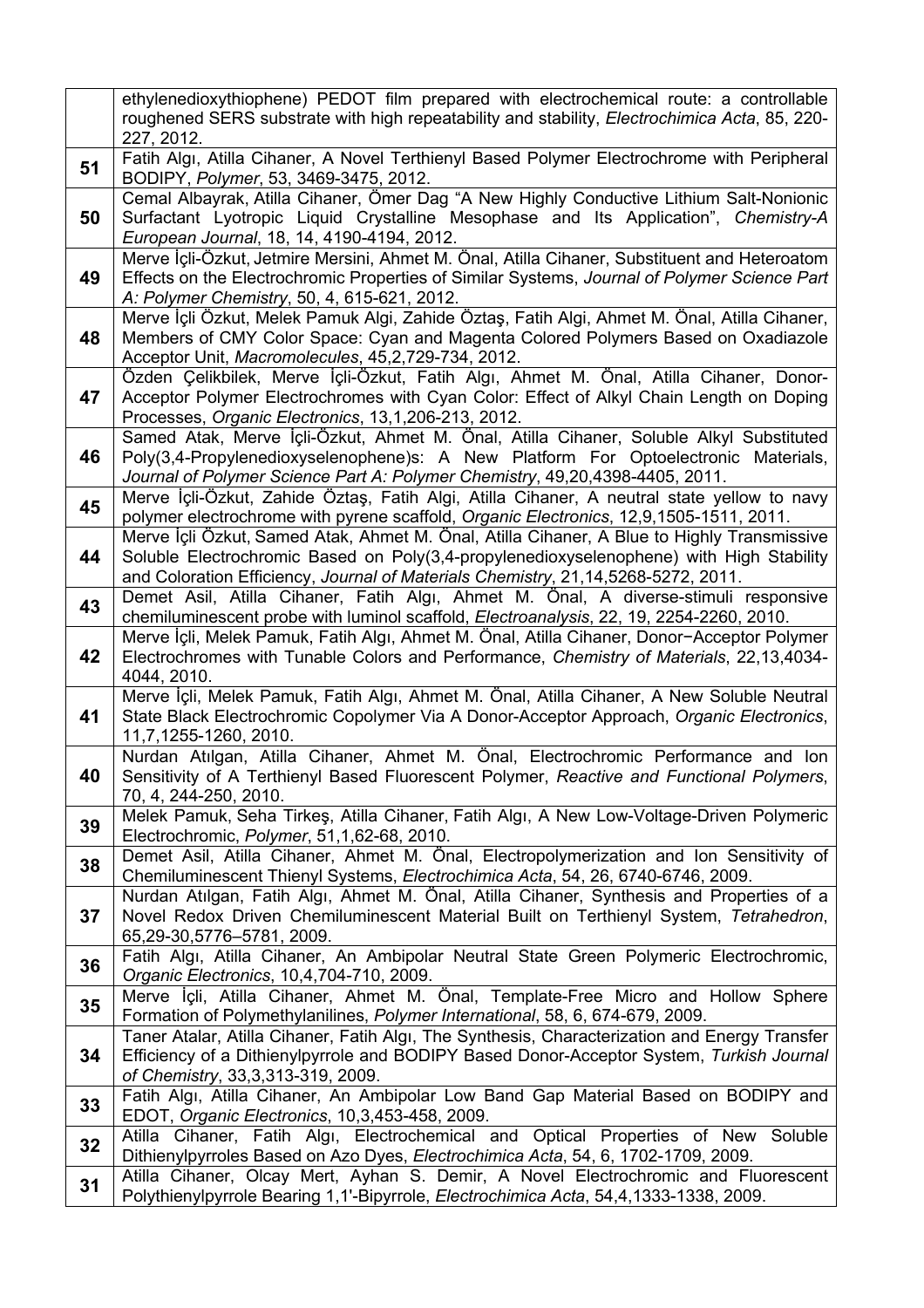| 30 | Atilla Cihaner, Fatih Algi, Synthesis and properties of 4,4-difluoro-4-bora-3a,4a-diaza-s-<br>indacene (BODIPY)-based conducting copolymers, Reactive and Functional Polymers,<br>69, 1, 62-67, 2009.                                                                       |
|----|-----------------------------------------------------------------------------------------------------------------------------------------------------------------------------------------------------------------------------------------------------------------------------|
| 29 | Atilla Cihaner, Fatih Algı, Electrochemical and Optical Properties of Azo Dye Based<br>Conducting Copolymer, Turkish Journal of Chemistry, 33, 6, 759-767, 2009.                                                                                                            |
| 28 | Demet Asil, Atilla Cihaner, Ahmet M. Önal, A Glow in the Dark: Synthesis and<br>Electropolymerization of a Novel Chemiluminescent Terthienyl System, Chemical<br>Communications, 3, 307-309, 2009.                                                                          |
| 27 | Atilla Cihaner, Fatih Algı, A New Conducting Polymer Bearing 4,4-difluoro-4-bora-3a,4a-<br>diaza-s-indacene (BODIPY) Subunit: Synthesis and Characterization, Electrochimica Acta,<br>54, 2, 786-792, 2008.                                                                 |
| 26 | Atilla Cihaner, Fatih Algı, Processable Electrochromic and Fluorescent Polymers Based on<br>N-Substituted Thienylpyrrole, Electrochimica Acta, 54,2,665-670, 2008.                                                                                                          |
| 25 | Atilla Cihaner, Fatih Algı, A Novel Neutral State Green Polymeric Electrochromic with<br>Superior n- and p-doping Processes: Closer to Red-Blue-Green (RGB) Display Realization,<br>Advanced Functional Materials, 18, 22, 3583-3589, 2008.                                 |
| 24 | Buket Bezgin, Atilla Cihaner, Ahmet M. Önal, Electrochemical polymerization of 9-<br>fluorenecarboxylic acid and its electrochromic device application, Thin Solid Films,<br>516,21,7329-7334, 2008.                                                                        |
| 23 | Demet Asil, Atilla Cihaner, Fatih Algı, Ahmet M. Önal, A novel conducting polymer based on<br>terthienyl system bearing strong electron-withdrawing substituents and its electrochromic<br>device application, Journal of Electroanalytical Chemistry, 618,1-2,87-93, 2008. |
| 22 | Fatih Algi, Atilla Cihaner, An electroactive polymeric material and its voltammetric response<br>towards alkali metal cations in neat water, Tetrahedron Letters, 49, 21, 3530-3533, 2008.                                                                                  |
| 21 | Bahar Köksel, Atilla Cihaner, Murat Kaya, Mürvet Volkan, Ahmet M. Önal, Synthesis of N-<br>Polyethereal Polypyrroles and Their Application for the Preconcentration of Rare Earth lons,<br>Journal of Applied Polymer Science, 108,4,2707-2711, 2008.                       |
| 20 | Atilla Cihaner, Ahmet M. Önal, Impedance Spectroscopy of N-Substituted Oligo-Oxyethylene<br>Polypyrrole Films, Journal of Applied Polymer Science, 108, 4, 2373-2378, 2008.                                                                                                 |
| 19 | Atilla Cihaner, Fatih Algı, An electrochromic and fluorescent polymer based on 1-(1-<br>naphthyl)-2,5-di-2-thienyl-1H-pyrrole, Journal of Electroanalytical Chemistry, 614,1-2,101-<br>106, 2008.                                                                           |
| 18 | Atilla Cihaner, Fatih Algı, A processable rainbow mimic fluorescent polymer and its<br>unprecedented coloration efficiency in electrochromic device, Electrochimica Acta,<br>53, 5, 2574-2578, 2008.                                                                        |
| 17 | Merve İçli, Atilla Cihaner, Ahmet M. Önal, Anodic polymerization of 2,5-di-(2-thienyl)-furan in<br>ethanol, Electrochimica Acta, 52,28,8039-8043, 2007.                                                                                                                     |
| 16 | Seha Tirkes, Atilla Cihaner, Ahmet M. Önal,<br>Electrochemical polymerization and<br>characterization of polyether-substituted aniline<br>derivatives, Polymer International,<br>56,8,1040-1044, 2007.                                                                      |
| 15 | Atilla Cihaner, Electrochemical synthesis of new conducting copolymers containing pseudo-<br>polyether cages with pyrrole, Journal of Electroanalytical Chemistry, 605, 1, 8-14, 2007.                                                                                      |
| 14 | Ahmet<br>M. Önal, Electrochemical<br>synthesis of<br>Cihaner,<br>poly(3-bromo-4-<br>Atilla<br>methoxythiophene) and its device application, Journal of Electroanalytical Chemistry, 601,1-<br>2,68-76, 2007.                                                                |
| 13 | Atilla Cihaner, Anodic oxidation of N-substituted dipyrrolyl linked by polyether bridge, Journal<br>of Macromolecular Science, Part A: Pure and Applied Chemistry, 43, 9, 1379-1386, 2006.                                                                                  |
| 12 | Atilla Cihaner, Ahmet M. Önal, Electrochemical polymerization of para-substituted<br>haloanilines, Journal of Macromolecular Science, Part A: Pure and Applied Chemistry, 43, 1,<br>153-163, 2006.                                                                          |
| 11 | Atilla Cihaner, Ahmet M. Önal, Electrochemical copolymerization of thiophene containing<br>pseudo-polyether cages with pyrrole, Turkish Journal of Chemistry, 30,5,629-634, 2006.                                                                                           |
| 10 | Atilla Cihaner, Ahmet M. Önal, Electrochemical copolymerization of 2-substituted thiophene<br>derivative linked by polyether bridge with thiophene, Journal of Electroanalytical Chemistry,<br>583,1,104-108, 2005.                                                         |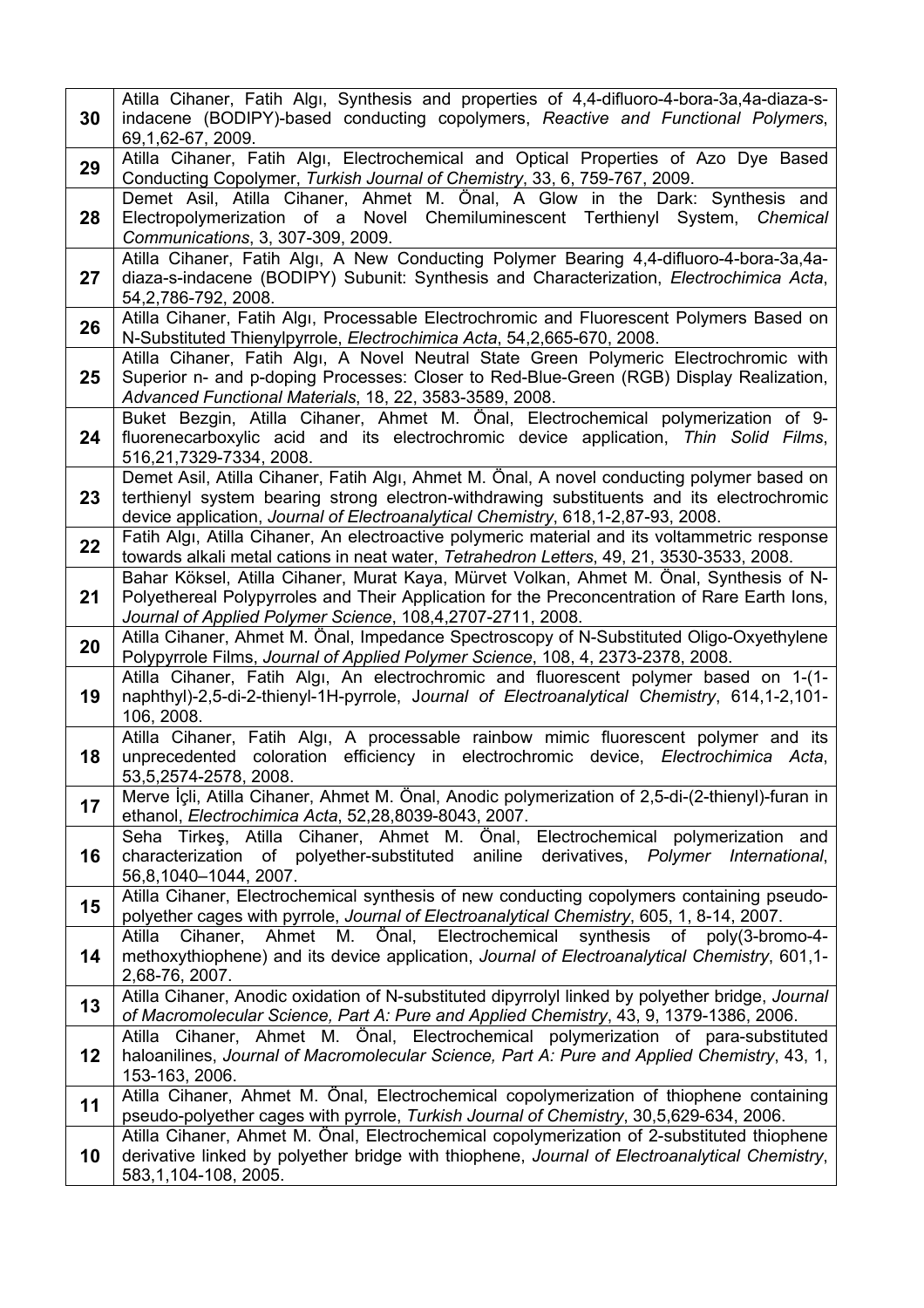| 9              | Atilla Cihaner, Ahmet M. Önal, Synthesis of a regular polymer containing pseudo-polyether<br>cages, Synthetic Metals, 150, 1, 39-45, 2005. |
|----------------|--------------------------------------------------------------------------------------------------------------------------------------------|
|                | Seha Tirkes, Atilla Cihaner, Ahmet M. Önal, Synthesis and polymerization of 2- and 3-                                                      |
| 8              | substituted thiophene derivatives linked by polyether bridges, Journal of Electroanalytical<br>Chemistry, 573, 1, 189-196, 2004.           |
|                | Atilla Cihaner, Ahmet M. Önal, Spectroelectrochemical investigation of the anodic oxidation                                                |
|                | of dibenzo-18-Crown-6, Journal of Electroanalytical Chemistry, 571,2,159-167, 2004.                                                        |
| 6              | Atilla Cihaner, Seha Tirkes, Ahmet M. Önal, Electrochemical Polymerization of 9-Fluorenone,                                                |
|                | Journal of Electroanalytical Chemistry, 568, 1-2, 151-156, 2004.                                                                           |
|                | Atef F. Qasrawi, Atilla Cihaner, Ahmet M. Önal, Electrical, optical and photoconductive                                                    |
| 5              | properties of poly(dibenzo-18-crown-6), Crystal Research and Technology, 39,1,56-62, 2004.                                                 |
| 4              | Atilla Cihaner, Ahmet M. Önal, Electrochemical behaviour<br>and electrochemical                                                            |
|                | polymerization of fluoro-substituted anilines, Polymer International, 51,8,680-686, 2002.                                                  |
|                | Atilla Cihaner, Ahmet M. Önal, Synthesis and characterization of fluorine-substituted                                                      |
| 3              | polyanilines, European Polymer Journal, 37, 9, 1767-1772, 2001.                                                                            |
| $\overline{2}$ | Atilla Cihaner, H. Nur Testereci, Ahmet M. Önal, Electrochemical polymerization of 4-                                                      |
|                | allylanisole, European Polymer Journal, 37, 9, 1747-1752, 2001.                                                                            |
|                | Atilla Cihaner, Ahmet M. Önal, Electroinitiated polymerization of 2-allylphenol, Polymer                                                   |
|                | Bulletin, 45, 1, 45-52, 2000.                                                                                                              |

## **PROJECTS**

| 12                      | TÜBİTAK-COST (118Z067), Project Coordinator, "Synthesis of Electroactive                                                    |
|-------------------------|-----------------------------------------------------------------------------------------------------------------------------|
|                         | Chemiluminescent Compounds and Polymers for Blood Detection in Forensic", 01.12.2018-                                       |
|                         | 01.06-2021.                                                                                                                 |
| 11                      | TÜBİTAK (118Z343), Project Coordinator, "Synthesis and Applications of High Sulfur                                          |
|                         | Content Polymeric Materials", 01.11.2018-01.07.2021.                                                                        |
| 10                      | TÜBİTAK-COST (118Z387), Project Coordinator, "Synthesis of New Benzotellurodiazole                                          |
|                         | Based Inorganic-Organic Hybrid Electroactive Monomers", 15.10.2013-15.10.2016.                                              |
|                         | TÜBİTAK-COST (118T959), Project Coordinator, "Design and Synthesis of Novel                                                 |
| 9                       | Compounds Based on Donor-Acceptor Systems and the Applications of Their Conducting                                          |
|                         | Polymers", 15.03.2009-15.03.2011.<br>TÜBİTAK-COST (109R009), Researcher, "Design, Synthesis, Properties and Applications of |
| 8                       | Novel Processable Luminescent and Redox Active Compounds", 01.12.2009-01.12.2011.                                           |
|                         | TÜBİTAK (TBAG-106T355), Project Coordinator, "Synthesis and Polymerization of                                               |
| $\overline{7}$          | Monomers possessing Chemiluminescence Properties and Their Application Areas",                                              |
|                         | 01.01.2007-31.12.2008.                                                                                                      |
|                         | TÜBİTAK (TBAG-108T980), Project Coordinator, "Design and Synthesis of Novel                                                 |
|                         | Compounds Based on Dithienylpyrrole Systems Containing Azobenzene Units and Their                                           |
| $6\phantom{a}$          | Electrochemical and Optical Properties as well as Their Processable Conducting Polymers",                                   |
|                         | 01.01.2009-31.12.2009.                                                                                                      |
| 5                       | BOREN - Project Coordinator, "Design, Synthesis and Technological Applications of New                                       |
|                         | Inorganic-Organic Hybrid Polymeric Materials", 08.01.2011-08.07.2012.                                                       |
| $\overline{\mathbf{4}}$ | TÜBİTAK (TBAG-111T976), Project Coordinator, "Synthesis And Applications of New                                             |
|                         | Conjugated Polymeric Materials Based on Carborane", 15.04.2012-15.10.2014.                                                  |
|                         | TÜBİTAK (TBAG-104T423), Researcher, "Synthesis of Functional Conducting Polymers with                                       |
| $3\phantom{a}$          | Crown Ether and Polyether Groups and Investigation of Ion Selective Properties",                                            |
|                         | 01.06.2005-01.06.2007.<br>TÜBİTAK (TBAG-110T564), Researcher, "Synthesis and Characterization Soluble Alkyl                 |
| $\mathbf{2}$            | Substitute Polypropylenedioxyselenophene", 01.12.2010-01.12.2011.                                                           |
|                         | TÜBİTAK (TBAG-110T871), Researcher, "Synthesis, Properties and Applications of New                                          |
| $\mathbf{1}$            | Functional Photochromic Materials", 01.04.2011-01.04.2014.                                                                  |
|                         | <b>Atılım University Research Project Fund</b>                                                                              |
|                         | ATÜ-LAP-C-1819-07, "Optimization and Calibration of Melt Flow Indexer and Determination                                     |
| 9                       | of Rheological Properties of Sulfur based Polymers using MF Index", Project Co-                                             |
|                         | Coordinator, 2018.                                                                                                          |
|                         |                                                                                                                             |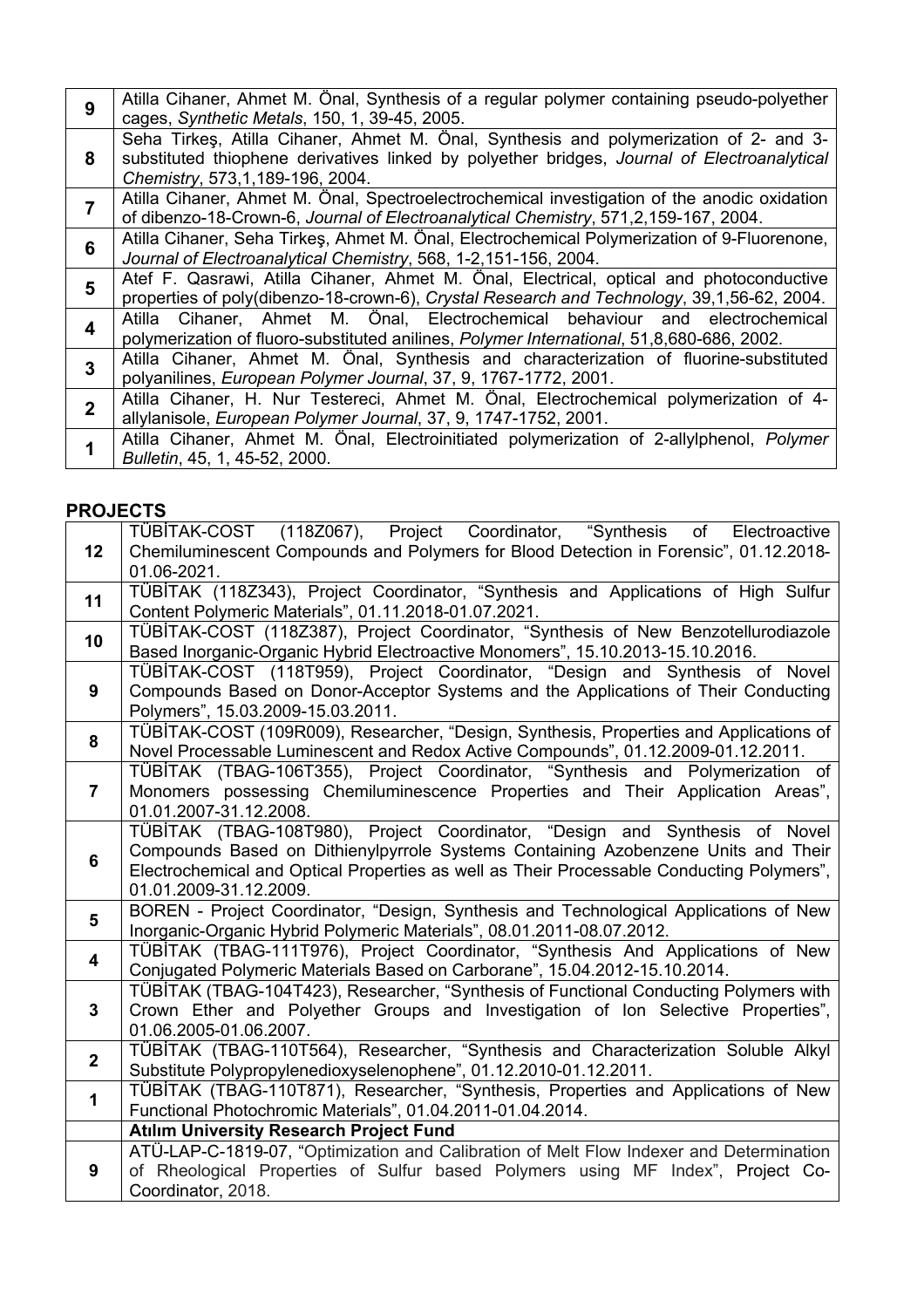| 8              | ATÜ-LAP-C-1718-01, "Design and Manufacturing of Melt Flow Index Tester", Project Co-<br>Coordinator, 2017.                                             |
|----------------|--------------------------------------------------------------------------------------------------------------------------------------------------------|
| $\overline{7}$ | ATÜ-LAP-C-1617-12, "One Question One Answer: Academy-Industry Collaboration<br>Platform", Project Co-Coordinator, 2016.                                |
| 6              | ATÜ-LAP-C-1516-13, "Anticorrosive Coating with Nanotechnological Material for the<br>Protection of Antennas", Project Co-Coordinator, 2015.            |
| 5              | ATÜ-BAP-A-1314-01, "Design, Synthesis and Investigation of New Nano-Dimensional<br>Compounds" Project Coordinator, 2014-2015.                          |
| 4              | ATÜ-BAP-B-1314-01, "Self-Cleaning Surfaces: A New Approach for Water-Repellent<br>Surfaces", Project Coordinator, 2014-2016                            |
| 3              | ATÜ-BAP-1011-01, "Introduction to a processable new electrochromic polymer class:<br>Poly(3,4-propylenedioxyselenephene)s", Project Coordinator, 2011. |
| $\mathbf{2}$   | ATÜ-ALP-1011-01, "Biophysics Laboratory", Project Co-Coordinator, 2011-2014.                                                                           |
| 1              | ATÜ-ALP-1011-02, "Atılım Opto-electronic Materials and Solar Energy<br>Laboratory<br>(ATOMSEL)", Project Coordinator, 2011-2014.                       |

#### **PATENTS**

|  |                                     |  |  |  | Atilla Cihaner, Salih Ertan, TR 2014,15962: Polihedral oligomerik silseskuokzan içeren |  |
|--|-------------------------------------|--|--|--|----------------------------------------------------------------------------------------|--|
|  | elektroaktif monomerler, 2018.03.21 |  |  |  |                                                                                        |  |

## **CONFERENCE PRESENTATIONS (INTERNATIONAL) (Selected)**

| $\overline{7}$ | Atilla Cihaner, Poly(3,4-alkylenedioxyselenophene)s: Past, present and Future, "6th EuCheMs<br>Organic Division Young Investigators Workshop", Larnaca, Cyprus, 2014.                                                                                                                    |
|----------------|------------------------------------------------------------------------------------------------------------------------------------------------------------------------------------------------------------------------------------------------------------------------------------------|
| 6              | Merve İçli Özkut, Samed Atak, Ahmet M. Önal, Atilla Cihaner, "A Novel Electrochromic<br>Poly(3,4-propylenedioxyselenophene)" 9 <sup>th</sup> International Electrochemistry Meeting, İzmir,<br>Türkiye, 2011.                                                                            |
| 5              | Merve İçli Özkut, Samed Atak, Ahmet M. Önal, Atilla Cihaner, "Blue to highly transmissive<br>soluble electrochromics based on poly(3,4-propylenedioxyselenophene)s" 75th Prague<br>Meeting on Macromolecules: Conducting Polymers, 66, Prague, Czech Republic, 2011.                     |
| 4              | Samed Atak, Merve İçli, Ahmet M. Önal, Atilla Cihaner, "A novel electrochromic poly(3,4-<br>propylenedioxyselenophene)" 11th International Chemistry Conference and Exhibition in<br>Africa, Luxor, Egypt, 2010.                                                                         |
| 3              | Atilla Cihaner, "One More Step Closer to Realizing the Dream of the Polymeric RGB<br>Electrochromics" COST Chemistry D36 3rd Workshop and 5th Management Committee<br>Meeting, Málaga, Spain, 2009.                                                                                      |
| $\overline{2}$ | Demet Asil, Ahmet M. Önal, Atilla Cihaner, "A Glow In the Dark: Synthesis and<br>Electropolymerization of a Chemiluminescent & Electrochemiluminescent Unique Monomer<br>Based on Terthienyl System", 8 <sup>th</sup> International Electrochemistry Meeting, Antalya, Türkiye,<br>2009. |
| 1              | Cihaner, Ahmet M. Önal, "Electrochemical polymerization of para-substituted<br>Atilla<br>haloanilines", International Conference on Science and Technology of Synthetic Metals,<br>Shangai, China, 2002.                                                                                 |

## **CONFERENCE PRESENTATIONS (NATIONAL) (Selected)**

| 14 | Atilla Cihaner, "POSS ve Kükürt Esaslı Polimerik Malzemeler", 7. Ulusal Polimer Bilim ve İ<br>Teknoloji Kongresi, Eskişehir, 2018.                                        |
|----|---------------------------------------------------------------------------------------------------------------------------------------------------------------------------|
| 13 | Atilla Cihaner, "Fonsiyonel Konjüge Polimerlerin Sentezi ve Uygulama Alanları", 26. Ulusal<br>Kimya Kongresi, Mersin, 2016.                                               |
| 12 | Baris Karabay, Lutfiye Canan Pekel, Atilla Cihaner, Poli(3,4-propilendioksiselenofen) Esaslı  <br>Yeni Bir Elektrokromik Polimer, 5. Fiziksel Kimya Kongresi, Konya, 2015 |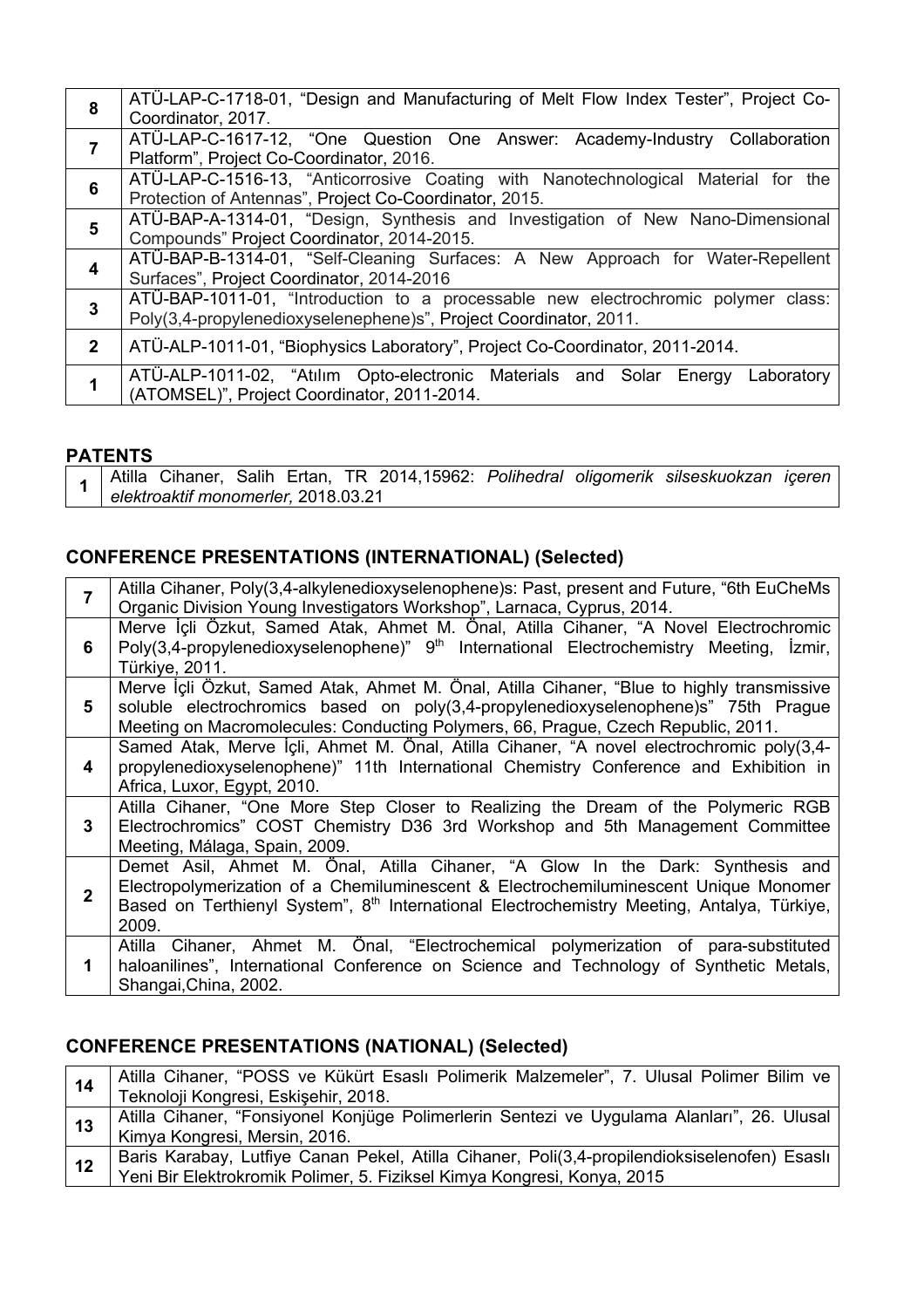| 11             | Atilla Cihaner, Merve İçli Özkut, Ahmet M. Önal, Zahide Öztaş, Melek Pamuk Algı, Fatih Algı,<br>"Tek Bir Atomun Elektrokromik Polimerlerin Özelliklerine Etkisi: RGB Ve CMYK Renklerinin<br>Eldesi" 26. Ulusal Kimya Kongresi, Muğla, 2012.                                          |
|----------------|--------------------------------------------------------------------------------------------------------------------------------------------------------------------------------------------------------------------------------------------------------------------------------------|
| 10             | Atilla Cihaner, Merve İçli Özkut, Melek Pamuk Algı, Zahide Öztaş, Fatih Algı, Ahmet M. Önal,<br>"CMY-K Renk Serisi Üyelerinden Cam Göbeği ve Mor Renkli Polimerler ve Renk Karışım<br>Teorisi" 4. Ulusal Polimer Bilim Ve Teknolojisi Kongresi, Çanakkale, 2012.                     |
| 9              | Merve İçli Özkut, Samed Atak, Ahmet M. Önal, Atilla Cihaner, "Yeni Bir elektrokromik Polimer<br>Sınıfına Giriş: Poli(3,4-propilendioksiselenofen)ler", 25. Ulusal Kimya Kongresi, Erzurum,<br>2011.                                                                                  |
| 8              | Atilla Cihaner, Demet Asil, Nurdan Atılgan, Fatih Algı, Ahmet M. Önal, " Luminol Esaslı Yeni<br>Bir Bileşik Grubu ve İletken Polimerleri", 24. Ulusal Kimya Kongresi, Zonguldak, 2010.                                                                                               |
| $\overline{7}$ | Atilla Cihaner, Demet Asil, Nurdan Atılgan, Fatih Algı, Ahmet M. Önal, "Karanlıkta Bir Işık:<br>Kemilüminesans ve Redoks Aktif Yeni Bir Bileşik Grubunun Tasarımı, Sentezi, Özellikleri ve<br>Uygulamaları" 3. Ulusal Polimer Bilim ve Teknoloji Kongresi ve Sergisi, Kocaeli, 2010. |
| 6              | Atilla Cihaner, Merve İçli, Ahmet M. Önal, Fatih Algı, "Üç Ana Rengin Tamamlanması: Plastik<br>Ekranlar İçin Son Adım" 23. Ulusal Kimya Kongresi, Sivas, 2009.                                                                                                                       |
| 5              | Atilla Cihaner, Ahmet M. Önal, "Poli(3-bromo-4-metoksitiyofen)'in elektrokimyasal sentezi ve<br>karakterizasyonu", 7. Elektrokimya Günleri, Ankara, 2006.                                                                                                                            |
| 4              | Atilla Cihaner, Ahmet M. Önal, "Polieter köprülü pirol türevlerinin polimerleştirilmesi ve katyon<br>tutucu özelliklerinin incelenmesi", 1. Ulusal Polimer Bilim ve Teknoloji Kongresi ve Sergisi,<br>Ankara, 2006.                                                                  |
| 3              | Atilla Cihaner, Ahmet M. Önal, "Dibenzo-18-Taç-6'nın Anodik Yükseltgenmesinin Spektro-<br>elektrokimyasal İncelenmesi" POLSEM2004, Polimer İşleme ve Geri Kazanım Sempozyumu,<br>Mersin, 2004.                                                                                       |
| $\overline{2}$ | Atilla Cihaner, Ahmet M. Önal, "Florlanmış anilin türevlerinin elektrokimyasal polimerleşmesi",<br>14. Ulusal Kimya Kongresi, Diyarbakır, 2000.                                                                                                                                      |
| 1              | Atilla Cihaner, Ahmet M. Önal, "Alil monomerlerinin elektrokimyasal polimerleşmesi", 13.<br>Ulusal Kimya Kongresi, Samsun, 1999.                                                                                                                                                     |

## **COURSES GIVEN**

|    | General Chemistry (CHE103, CHE104, CHE105)                                 |
|----|----------------------------------------------------------------------------|
| 2  | Introduction to Bioorganic Chemistry (CHE108)                              |
| 3  | Organic Chemistry (CHE202)                                                 |
| 4  | Applied Polymer Science (CHE418)                                           |
| 5  | Polymer Science and Technology (CHE423)                                    |
| 6  | Conjugated Polymers I: Properties, Synthesis and Characterization (CHE424) |
|    | Electrochemistry (CHE474)                                                  |
| 8  | Advanced Organic Chemistry (CEAC501)                                       |
| 9  | Functional and Smart Materials (CEAC551)                                   |
| 10 | Electrochemical Methods: Fundamentals and Applications (CEAC554)           |
| 11 | Optoelectronic Materials and Devices (CEAC555)                             |
| 12 | Conducting Polymers (CEAC557)                                              |

## **THESES SUPERVISED (PhD)**

| 5 | Deniz Çakal, Investigation of Donor, Acceptor and Substituent Effect on Phthalimide and<br>Thieno[3,4-c]Pyrrole-4,6-dione based Donor-Acceptor-Donor Type Monomers and Polymers, |
|---|----------------------------------------------------------------------------------------------------------------------------------------------------------------------------------|
|   | Chemistry, METU, 2021. (Co-supervisor)                                                                                                                                           |
|   | Salih Ertan, Synthesis and Characterization of Conjugated Polymers with Polyhedral<br>Oligomeric Silsesquioxane Pendant Groups, Polymer Science and Technology, METU, 2017.      |
|   | (Co-supervisor)                                                                                                                                                                  |
| 3 | Emine Gül Cansu-Ergün, "Effect of Ring Size on Benzimidazole Acceptor Unit on the<br>Properties of Donor-Acceptor-Donor Type Monomers and Their Electrochromic Polymers",        |
|   | Polymer Science and Technology, METU, 2015. (Co-supervisor)                                                                                                                      |